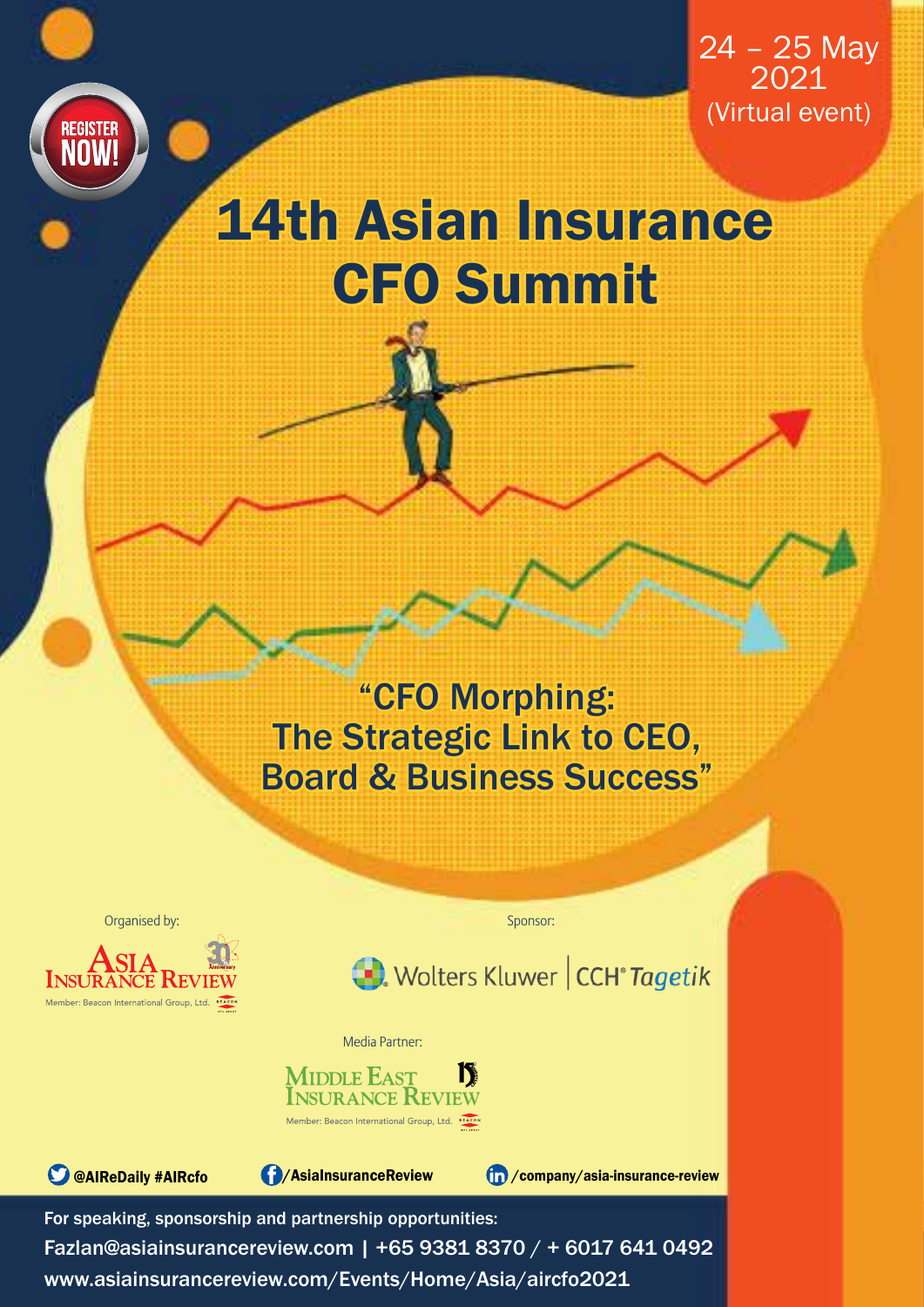oday's complex financial markets demand<br>revolutionary changes in speed and agility,<br>and CFOs play a critical role in the vision,<br>culture, leadership, decision-making and strategic oday's complex financial markets demand revolutionary changes in speed and agility, and CFOs play a critical role in the vision, direction of companies while restoring their financial health.

CFO today has to take the lead in business transformation around digital, big data, cyber, blockchain and now the undetermined impact of the ongoing COVID-19 pandemic. Add the threats of country lockdowns, the rise of InsurTechs and regulatory changes to the fold.

All these challenges and with new technologies surfacing in digitised finance, insurance and payment, how do CFOs innovate and navigate in a post-crisis world?

The 2021 Insurance CFO Summit will look at how the CFO risk agenda is transforming and what CFOs can do to arm themselves moving forward. What new skillsets are required in the new ecosystem? What are the global trends that are going to affect CFOs in Asia? How can CFOs evolve? What constitutes the new CFO vision and what are the new priorities?

### Who Should Attend

- CFOs, CEOs and COOs of Insurance & Reinsurance **Companies**
- Regulators
- Investment Managers
- Financial Executives
- Management Consultants
- Industry Actuaries, Accountants, and Tax Managers
- Service Providers to the Insurance Industry

### Virtual experience



Need to step away? Want to go back and watch something again? You can! Watch sessions again on demand after the event



Networking opportunities available Your gateway to the world – networking opportunities have been arranged for a more engaging experience

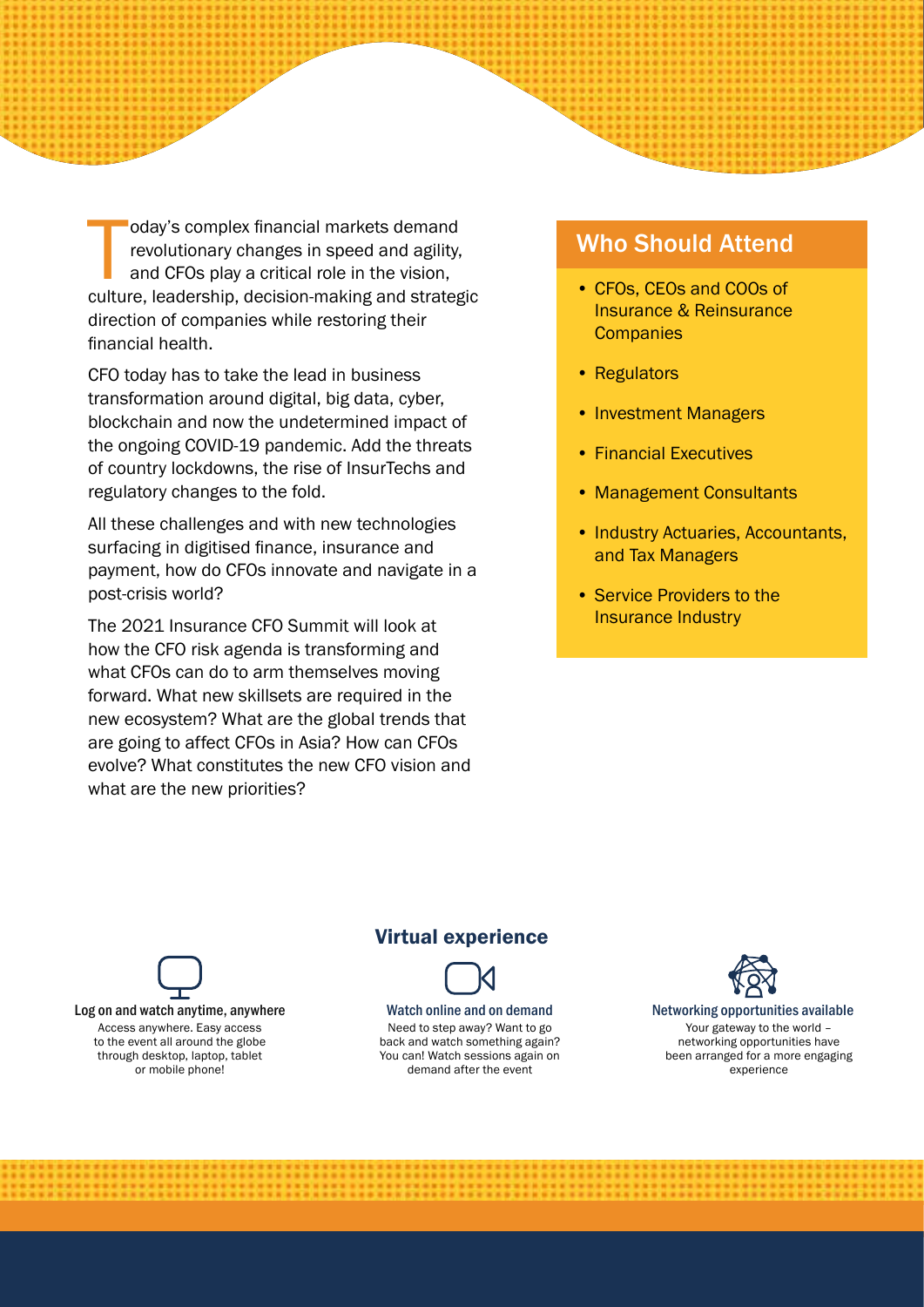## Programme

## Day 1: 24 May 2021, Monday / SGT (GMT +8)



#### 2:30 pm Preparing for IFRS17 Compliance Journey – Need not be Daunting!

With the new mandate coming into effect on January 1st, 2023, insurers are faced with many challenges including the compliance standard's impact on the reporting and accounting systems, the right resources and tools, and the complexity of the implementation.

This session will provide a practical assessment of the readiness of your organization toward compliance, examine transitions and potential approaches, and share valuable lessons and best practices from IFRS 17 customers in APAC on their implementation journey.

#### Mahadevan Natarajan

Senior Director Financial Applications APAC, Wolters Kluwer | CCH Tagetik



#### 3:00 pm Working from Home and Back to Work: Where Stands the CFO

Global organizations have had to face unprecedented disruptions to their businesses in the past year. To prevent the spread of COVID-19, strict border controls and government measures on physical gatherings were put in place, and employees have shifted to working from home. Finance together with IT professionals have been forced to take a hard look at their capabilities and evaluate whether they have been able to respond and adapt effectively to the changes. Are finance functions ready for this change to leverage on modern technology to embrace the next normal of work?

This presentation will explore these questions supported by our recent Workday "Finance Disrupted" surveys across Asia Pacific and specific use cases.

### Lee Thong Tan

CFO Practice Lead, Asia, Workday

#### 3:30 pm Finance Re-Imagined: The Why, What and How of Transforming Insurance

Insurance CFOs are facing the perfect storm of regulatory change and other factors. It is not simply to comply with, or automate for efficiency, but to integrate the IFRS 9 & IFRS 17 reporting standards and other MI into a single automated solution, redesign processes and data feeds to optimize performance, and to better inform the business. EY's subject matter expert will speak about their insights on achieving a highperforming finance function of the future.

#### Dr John Morley

EY Asia-Pacific Insurance Finance Transformation Leader



### Janine Donelly

EY Asia-Pacific Financial Services Finance Consulting Leader

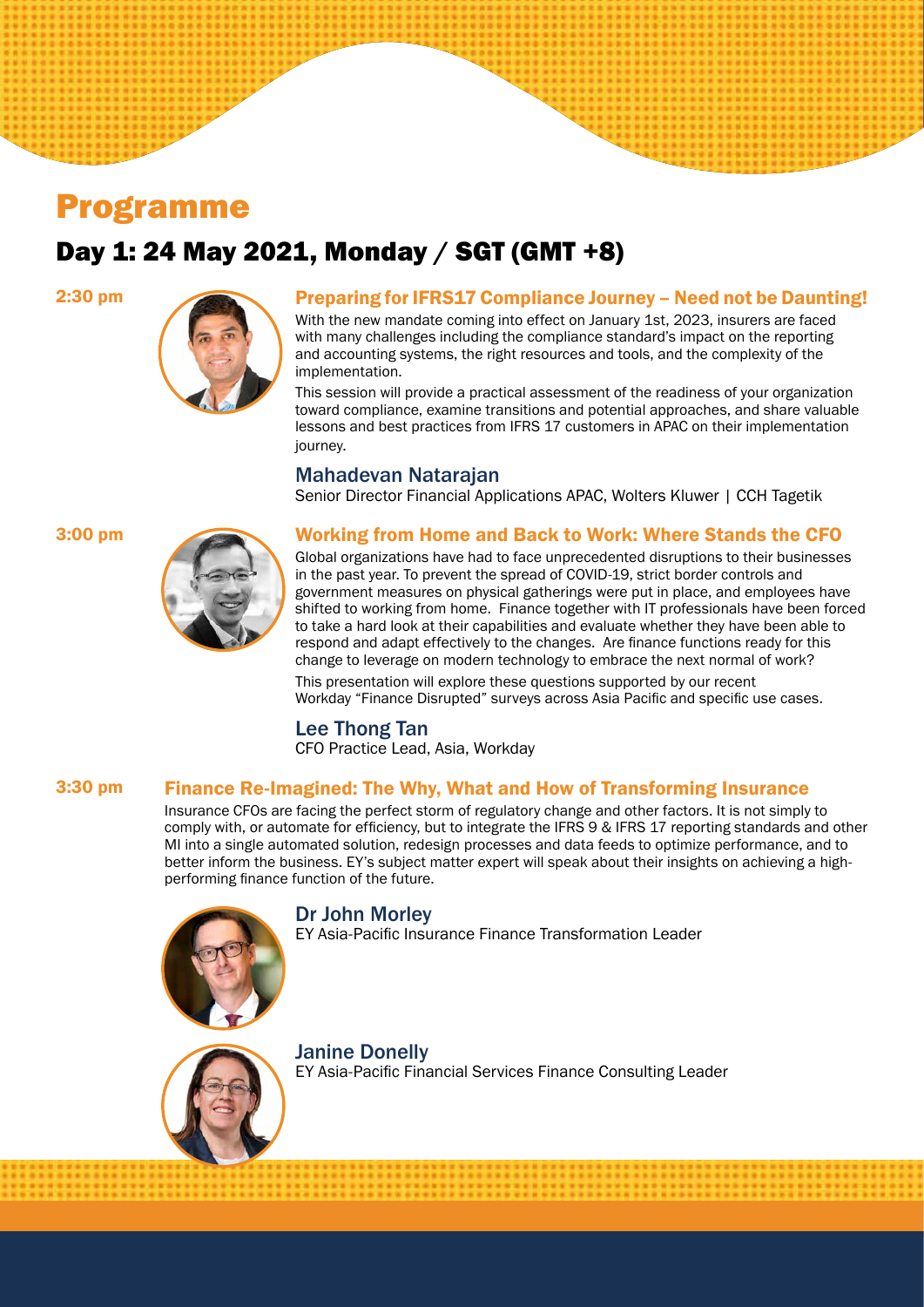



EY Asia-Pacific IFRS 17 Implementation Leader

4:30 pm Networking Opportunities and Close of Day 1

## Day 2: 25 May 2021, Tuesday / SGT (GMT +8)



2:30 pm **Cost-Effective Digital Strategies against Cyber Attacks in the** New World Norm of Covid-19

> Ken Soh Lee Meng CEO, Athena Dynamics



3:00 pm A Legal Perspective on the Liabilities of the CFO Today: Insuring and Protecting the CFO

> Robert Tang Of Counsel, DLA Piper (Thailand) Limited

### Special focus on leadership during today's challenging times



### 3:30 pm Stoic Leadership – Building Resilient Teams in Times of Change and Uncertainty

This engaging, interactive and energetic keynote describes the techniques of Stoic Leadership and how Stoicism, a philosophy from the times of ancient Greece and Rome provides the solutions a leader needs to run a happy and productive team, no matter what external events are taking place.

This session gives you and your team the mindset and practical tools to become productive, resilient and engaged, tackling the most common problems a leader faces when leading a team.

This action-packed and practical keynote will challenge participants to apply stoic methods to:

- 1) Evaluate and optimize their own leadership style and values.
- 2) Increase productivity by reducing stress and increasing focus, both for you as a leader and for your team.
- 3) Create a culture where respect, collaboration and ethical behavior increase creativity and long-term team success.

#### Peter McKenzie

Renowned leader, speaker and chartered accountant